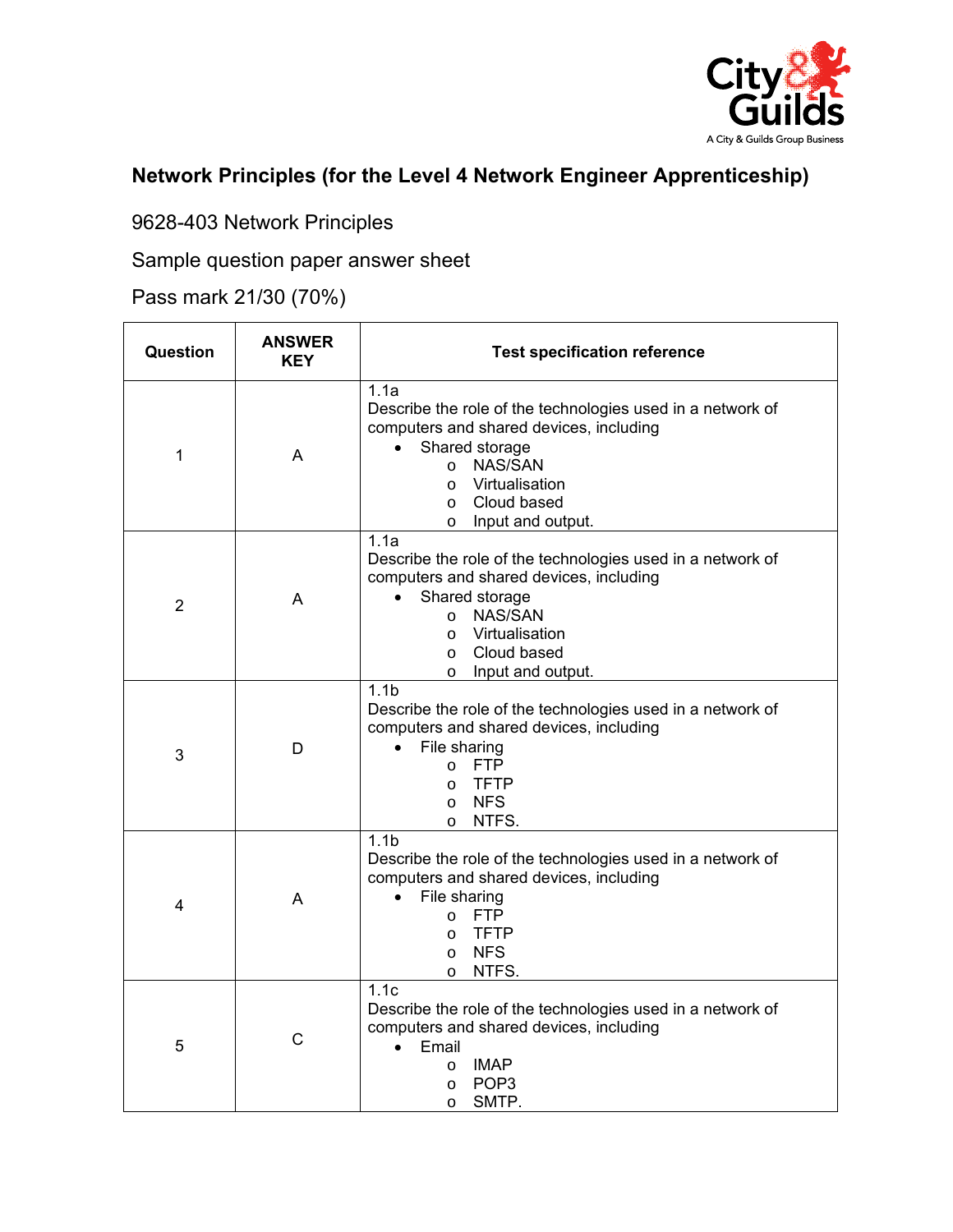| 6  | В | 1.1 <sub>d</sub><br>Describe the role of the technologies used in a network of<br>computers and shared devices, including<br>Remote execution<br>Telnet<br>$\circ$<br><b>SSH</b><br>$\circ$<br>Remote desktop.<br>$\circ$                                                                            |
|----|---|------------------------------------------------------------------------------------------------------------------------------------------------------------------------------------------------------------------------------------------------------------------------------------------------------|
| 7  | C | 1.1e<br>Describe the role of the technologies used in a network of<br>computers and shared devices, including<br>Distributed computing<br>Virtualisation<br>$\circ$<br>Cloud computing.<br>$\circ$                                                                                                   |
| 8  | D | 1.1f<br>Describe the role of the technologies used in a network of<br>computers and shared devices, including<br>Resource redundancy<br>High availability<br>$\circ$<br>Load balancing<br>$\circ$<br>Clustering.<br>$\circ$                                                                          |
| 9  | C | 1.1 <sub>g</sub><br>Describe the role of the technologies used in a network of<br>computers and shared devices, including<br>Disaster recovery (warm site, hot site, cold site).<br>$\circ$                                                                                                          |
| 10 | A | 1.2a<br>Describe concepts of physical and logical networks<br>Local area networks<br>Metropolitan or campus networks<br>Wide area network<br>Wired and wireless networks.                                                                                                                            |
| 11 | B | 1.2a<br>Describe concepts of physical and logical networks<br>Local area networks<br>Metropolitan or campus networks<br>Wide area network<br>Wired and wireless networks.                                                                                                                            |
| 12 | D | 1.2 <sub>b</sub><br>Describe the advantages and disadvantages of each physical<br>and logical network to meet a given requirement<br>Local area networks<br><b>Ethernet</b><br>$\circ$<br>Fibre-optic<br>$\circ$<br>Powerline.<br>$\circ$                                                            |
| 13 | D | 1.2 <sub>c</sub><br>Describe the advantages and disadvantages of each physical<br>and logical network to meet a given requirement<br>Metropolitan or campus networks<br><b>ATM</b><br>$\circ$<br><b>Gigabit Ethernet</b><br>$\circ$<br>Wide area network<br>Cable broadband<br>$\circ$<br>ADSL.<br>O |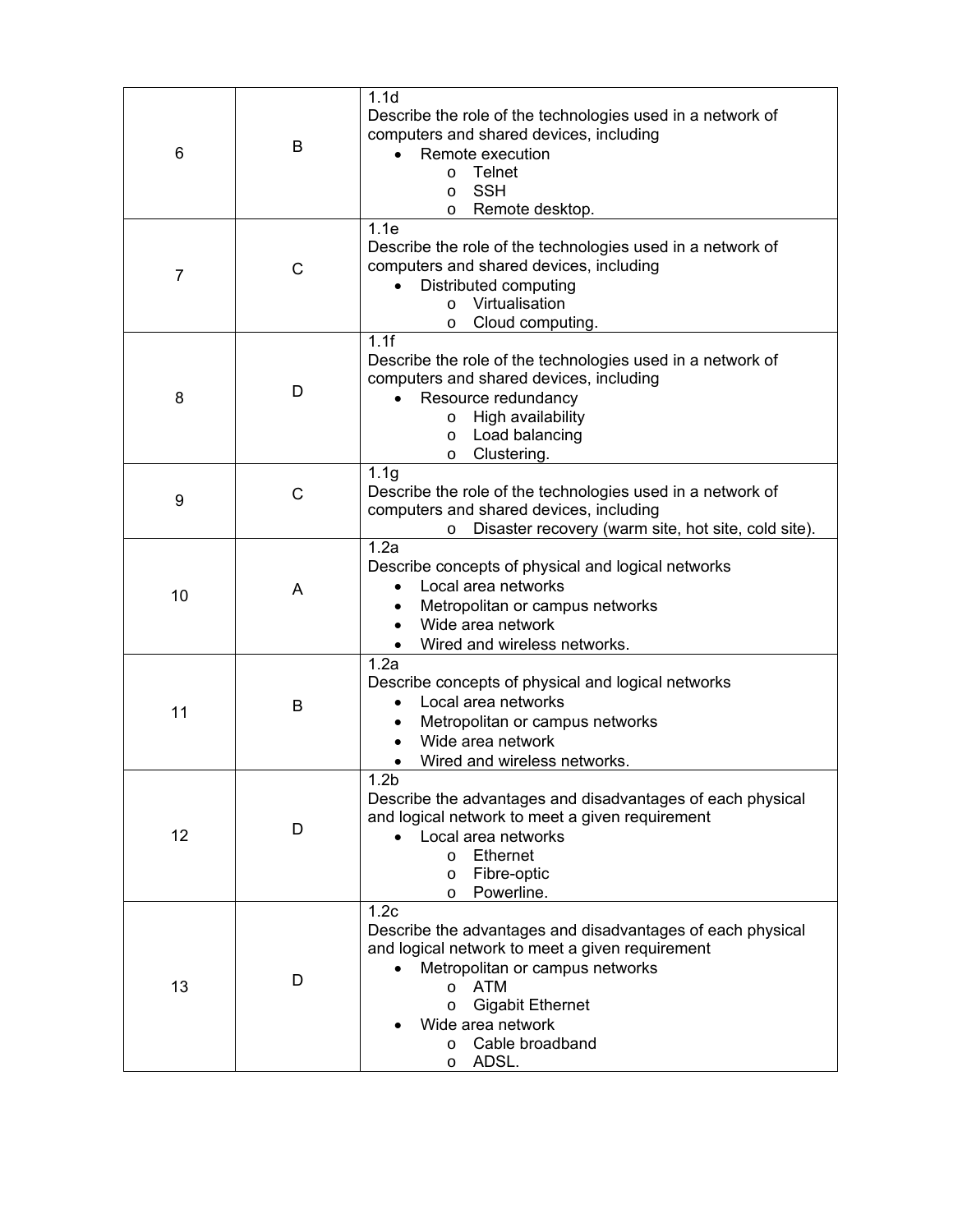| 14 | B            | 1.2 <sub>d</sub><br>Describe the advantages and disadvantages of each physical<br>and logical network to meet a given requirement<br>Wired and wireless networks<br>Wireless 802.11 standard<br>$\Omega$<br>IEEE 802.15 standard.<br>O           |
|----|--------------|--------------------------------------------------------------------------------------------------------------------------------------------------------------------------------------------------------------------------------------------------|
| 15 | D            | 1.3<br>Explain the function of typical infrastructure components of<br>physical networks<br>Physical cabling<br>$\bullet$<br>Repeaters<br><b>Hubs</b><br>Switches<br><b>Bridges</b><br>Routers<br>Inter-protocol gateways.                       |
| 16 | B            | 1.3<br>Explain the function of typical infrastructure components of<br>physical networks<br>Physical cabling<br>Repeaters<br><b>Hubs</b><br><b>Switches</b><br><b>Bridges</b><br>Routers<br>Inter-protocol gateways.                             |
| 17 | D            | 2.1a<br>Compare and contrast the OSI and TCP/IP models<br>Function of each layer.                                                                                                                                                                |
| 18 | A            | 2.1 <sub>b</sub><br>Compare and contrast the OSI and TCP/IP models<br>Protocols associated with layers.<br>$\bullet$                                                                                                                             |
| 19 | $\mathsf{C}$ | 2.1 <sub>b</sub><br>Compare and contrast the OSI and TCP/IP models<br>Protocols associated with layers.                                                                                                                                          |
| 20 | C            | 2.2<br>Identify infrastructure components associated with the<br>appropriate layers of the OSI and TCP/IP models<br>Physical cabling<br>Repeaters<br>Hubs<br>Switches<br><b>Bridges</b><br>Routers<br>Inter-protocol gateways.                   |
| 21 | Α            | 2.2<br>Identify infrastructure components associated with the<br>appropriate layers of the OSI and TCP/IP models<br>Physical cabling<br>$\bullet$<br>Repeaters<br>٠<br>Hubs<br>Switches<br><b>Bridges</b><br>Routers<br>Inter-protocol gateways. |